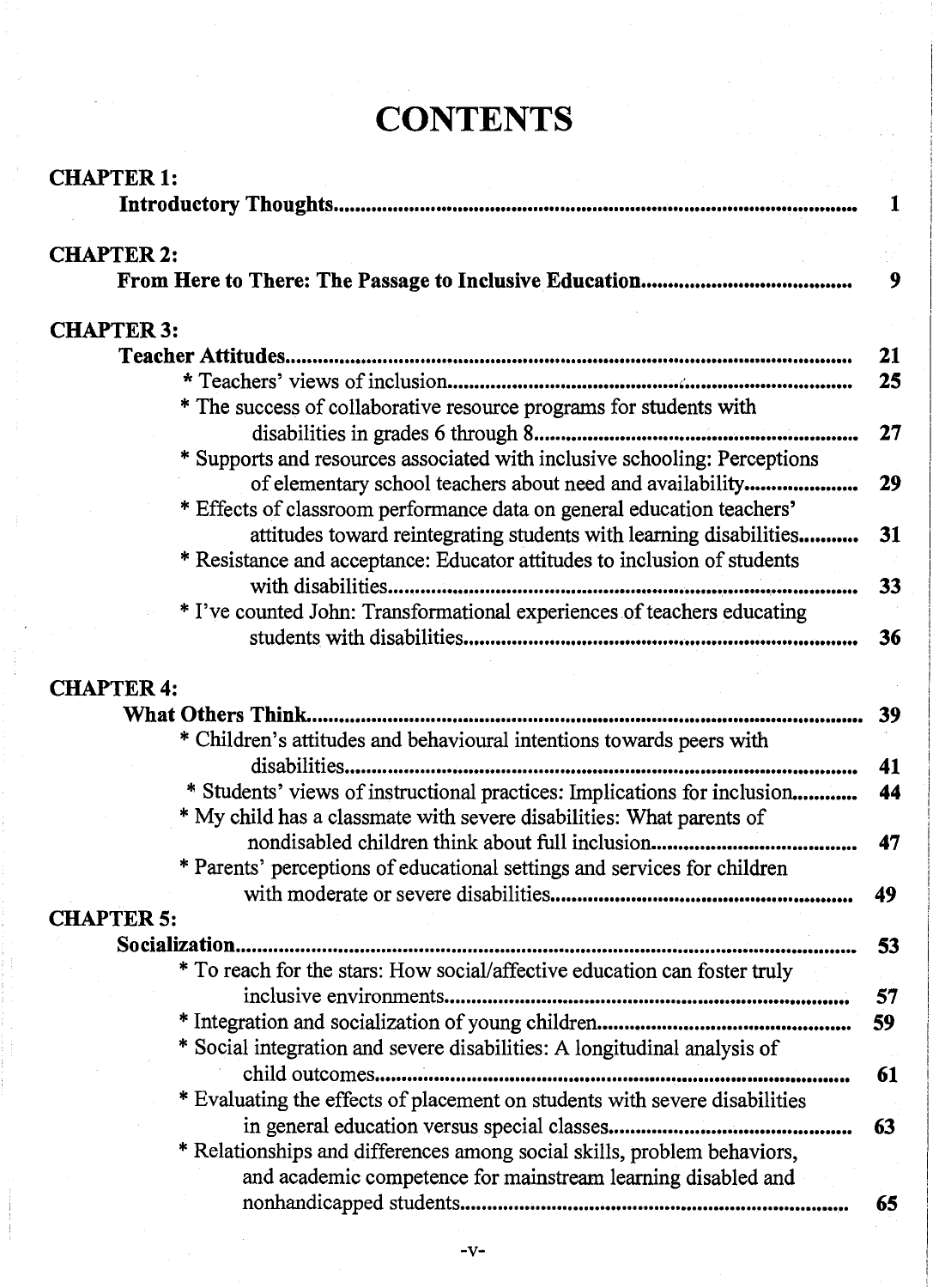|                   | * Social and emotional adjustment of hearing-impaired children in           |            |
|-------------------|-----------------------------------------------------------------------------|------------|
|                   |                                                                             | 67         |
|                   | * Social participation of young children with visual impairments in         |            |
|                   |                                                                             | 69         |
|                   |                                                                             |            |
| <b>CHAPTER 6:</b> |                                                                             |            |
| Academics.        |                                                                             | 71         |
|                   | * Behavior and achievement of mainstreamed Junior high special              |            |
|                   |                                                                             | 74         |
|                   | * Mainstreamed or self-contained classes for students with mild             |            |
|                   |                                                                             | 76         |
|                   | * Academic engaged time of students with low-incidence disabilities         |            |
|                   |                                                                             | 78         |
|                   | * Effects of inclusion on the academic performance of classmates            |            |
|                   |                                                                             | 81         |
|                   | * A feasibility study of a full integration model developed for a group     |            |
|                   | of students classified as mildly intellectually disabled                    | 83         |
|                   | * The cooperative elementary school: Effects on students' achievement,      |            |
|                   |                                                                             | 85         |
|                   | * The effects of peer tutoring on mathematics performance: A recent         |            |
|                   |                                                                             | 88         |
|                   | * Inclusion works in Anne Arundel County, Maryland: 5 year                  | 92         |
|                   | can also considerable to the con-                                           |            |
| <b>CHAPTER 7:</b> |                                                                             |            |
|                   |                                                                             | 95         |
|                   | Academic performance, social competence, and mainstream                     |            |
|                   | accommodation: A look at mainstreamed and nonmainstreamed                   |            |
|                   |                                                                             | 97         |
|                   | * Manipulating setting events to decrease problem behaviors: A case         |            |
|                   |                                                                             | 99         |
|                   | * Using functional assessment to develop effective individualized           |            |
|                   |                                                                             |            |
|                   |                                                                             |            |
|                   |                                                                             |            |
| <b>CHAPTER 8:</b> |                                                                             |            |
|                   |                                                                             | <b>105</b> |
|                   | * Paraprofessionals: Critical members in our special education programs 109 |            |
|                   | * Utilization of paraprofessionals in special education: A review           |            |
|                   |                                                                             |            |
|                   | * Inclusion and the educational assistant: Issues from the educational      |            |
|                   |                                                                             |            |
|                   |                                                                             |            |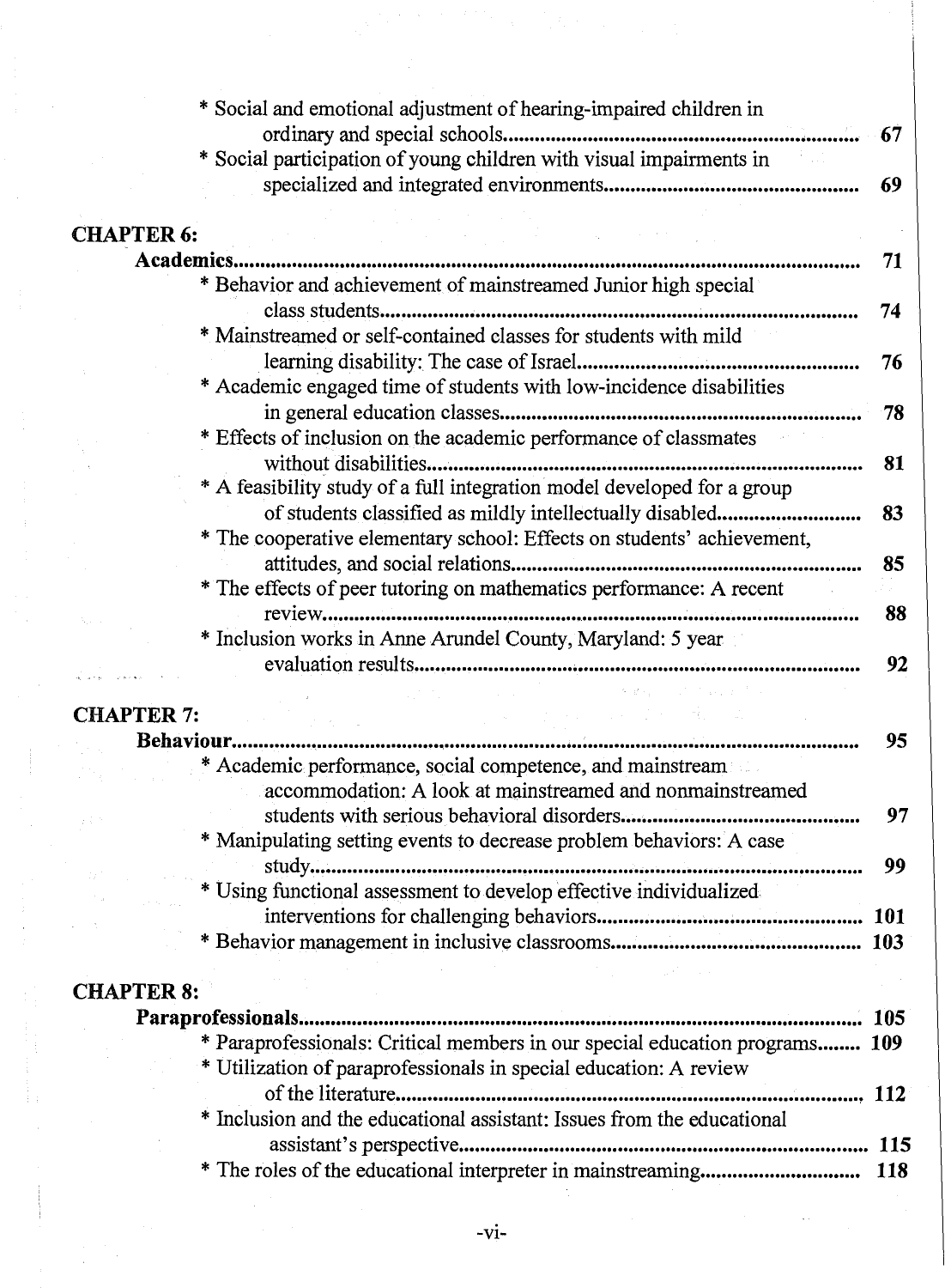## CHAPTER 9:

| Models.                                                              |      |
|----------------------------------------------------------------------|------|
| * Educating students with severe disabilities in their neighbourhood | 123  |
| * Inclusion through teaming: Perception of students with learning    |      |
|                                                                      | 126. |
| * Inclusion in secondary schools: An analysis of school structure    | 128  |
| * The strategies intervention model: A model for supported inclusion | 130. |
| アル・セット かいしょう かんかいしょう                                                 |      |
| <b>PTER 10:</b>                                                      |      |

# CHAPTER 10:<br>Collaboration...

| * Collaboration - The key to successful inclusion in today's schools 137  |      |
|---------------------------------------------------------------------------|------|
| * Planning for effective co-teaching: The key to successful inclusion 140 |      |
| * Team assisted individualization: Cooperative learning and               |      |
| individualized instruction in the mainstream classroom                    | -143 |

### CHAPTER 11:

|                                                                         | 145. |
|-------------------------------------------------------------------------|------|
| * Empowering teachers and students with instructional choices in        |      |
|                                                                         | 149  |
|                                                                         | 151  |
| * Examining teacher thinking: Constructing a process to design          |      |
| curricular adaptations                                                  | 154  |
| * Designing an integrated program for learners with severe disabilities | 157  |
| * Dressing your IEP's for the general education climate: Analysis       |      |
| of IEP goals                                                            | 159  |
| * Middle school teachers' planning for students with learning           |      |
| disabilities                                                            | 161  |
|                                                                         | 164  |
|                                                                         |      |
| * Views of students with learning disabilities of their homework in     |      |
|                                                                         | 169  |
|                                                                         |      |
| <b>CHAPTER 12:</b>                                                      |      |
| The all The second a                                                    |      |

 $\label{eq:2.1} \mathcal{L}^{\mathcal{A}}(\mathcal{A})=\mathcal{L}^{\mathcal{A}}(\mathcal{A})\mathcal{A}^{\mathcal{A}}(\mathcal{A})=\mathcal{L}^{\mathcal{A}}(\mathcal{A})\mathcal{A}^{\mathcal{A}}(\mathcal{A})=\mathcal{L}^{\mathcal{A}}(\mathcal{A})\mathcal{A}^{\mathcal{A}}(\mathcal{A})\mathcal{A}^{\mathcal{A}}(\mathcal{A})\mathcal{A}^{\mathcal{A}}(\mathcal{A})\mathcal{A}^{\mathcal{A}}(\mathcal{A})\mathcal{A}^{\mathcal{A}}(\mathcal{A})\math$ 

| <b>REFERENCES</b> |  |  |  |
|-------------------|--|--|--|
|                   |  |  |  |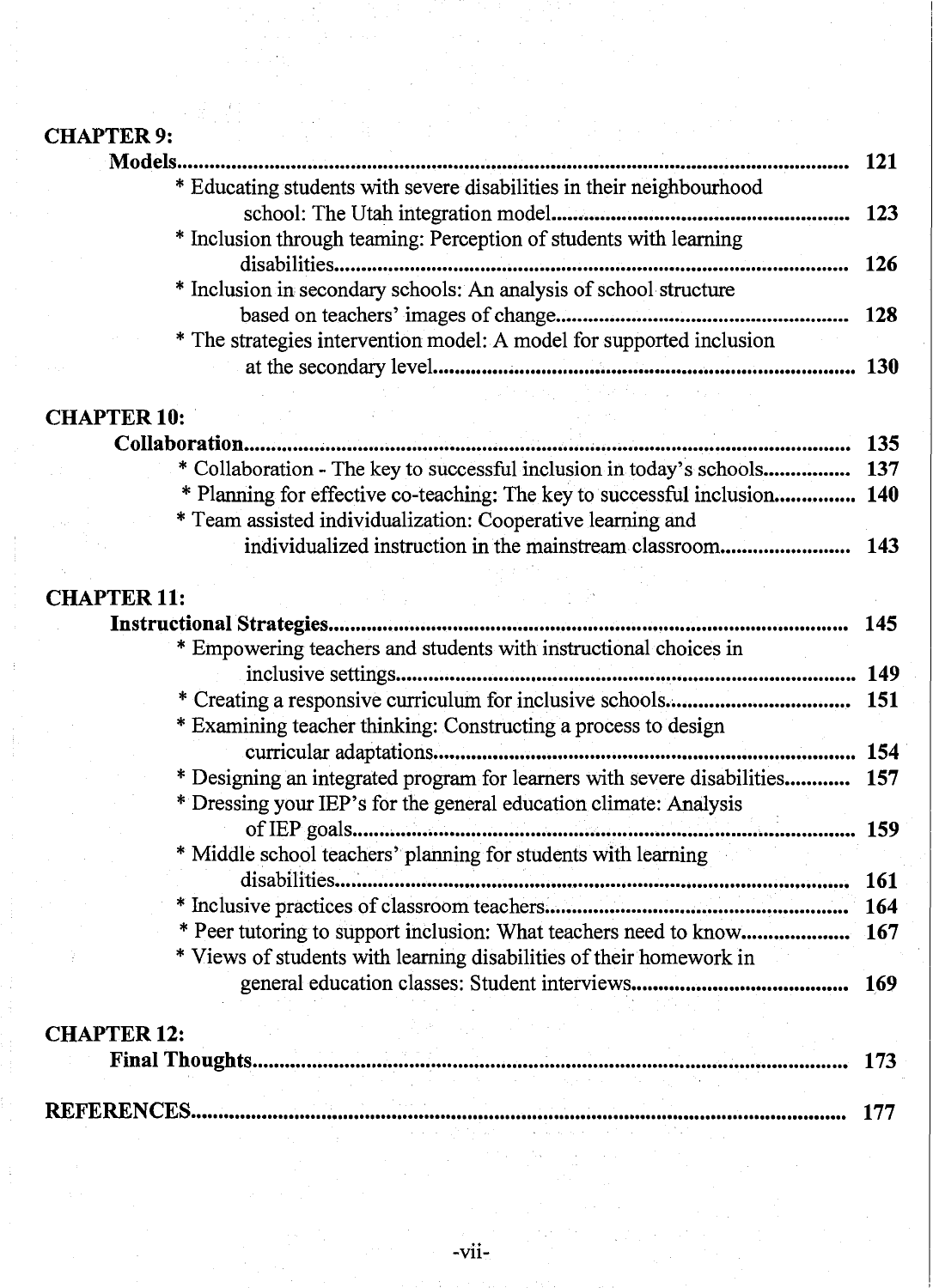#### **INTRODUCTORY THOUGHTS**

The place of people with disabilities in our world is undecided. There are some who argue that they have the same place as anyone else, that they are simply members of the wider community with the same rights, responsibilities, needs, and strengths. Josephine Jenkinson (1993), for instance, argues that persons with intellectual challenge should participate in decision making activities in their own interest, seeing such participation as "in accord with principles of human dignity and autonomy" (p. 372). Others believe that many of those with disabilities have no rightful place in the mainstream of regular society and that accommodations made to assist them in societal interaction are acts of charity which may be rescinded. The Jerry Lewis' of today, well intentioned as they might be, fit comfortably into the ethic of helping those with disabilities from the same charity motivation noted by Davidson, Woodill, and Bredberg (1994) in their analysis of images of disability from the 19th century.

Society continues to struggle with its commitment to do what is necessary to bring about a world which is not divided on the basis of characteristics such as gender, race, and heredity. It is a struggle begun long ago and likely to go on long into the future. In our view the struggle around those with disabilities will be decided in the favour of those who desire that difference should not divide, but the conflict will continue for some time yet. We have but begun the battle.

The education system is a centre in this struggle, an eye of the storm. Over the past century or so children who differ from the majority of their peers in terms of physical, sensory, emotional, and intellectual characteristics have gained access to education. Most commonly, this access was not to the same settings as those not labelled as handicapped. At first the pace of access was halting, but more recently it has accelerated significantly. Indeed, the right of all children to education has been legislated in some countries and is being advocated in others. In this, society has made a major step forward.

The translation of this right to education varies from child to child within the majority of educational systems. The determining factor is degree of difference in one or more of the categories mentioned above. When first faced with the understanding that society believed children with challenges should have access to the education system, educators responded with what has now become known as special education. It was believed up to quite recently that what a student with disability needed was a protected environment in which to learn: a place away from

-1-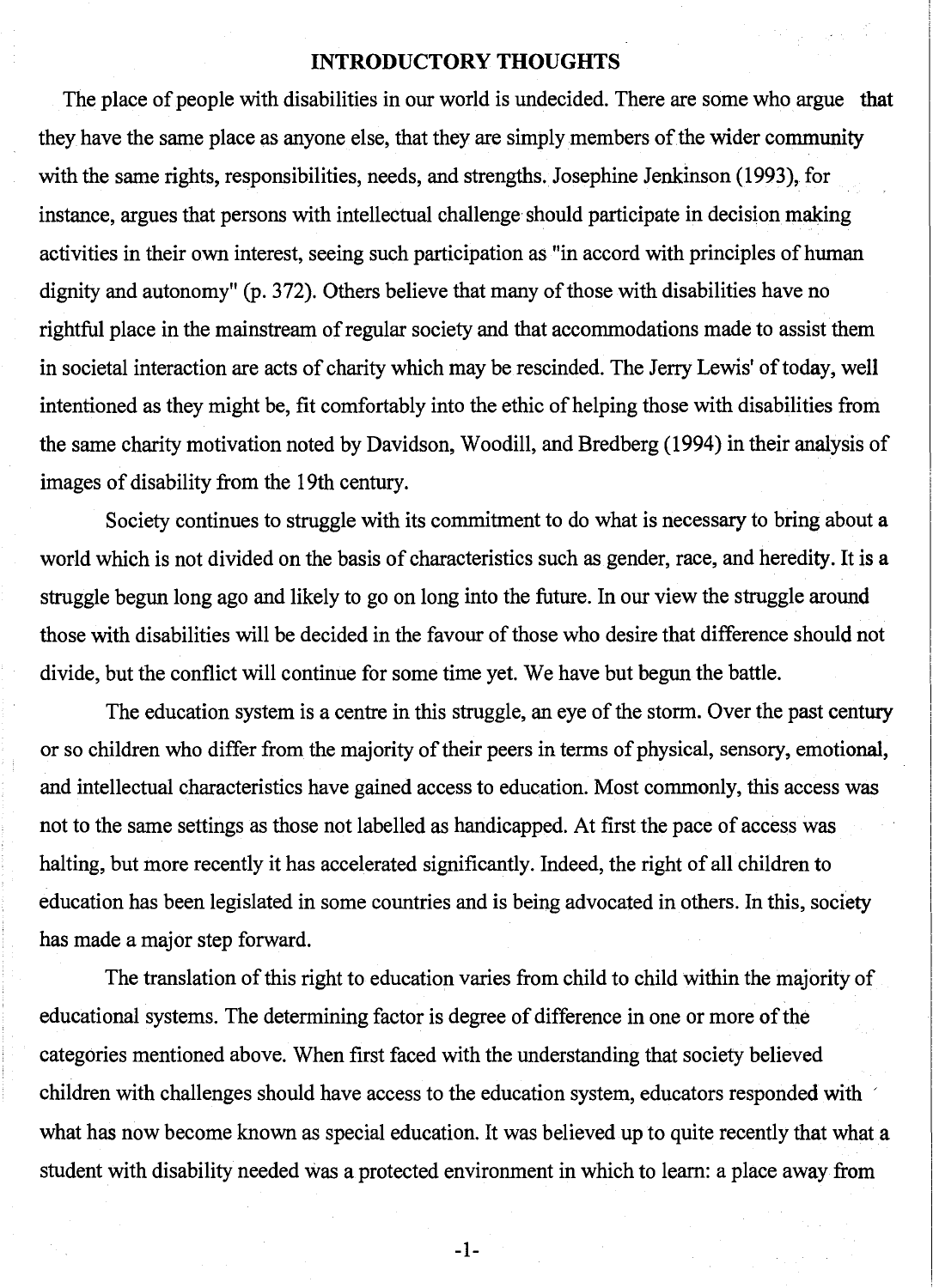#### **BUNCH & VALEO**

the jeers of other students; a place where special programs could be brought to bear; a place with special teachers and special equipment; a place where the child with disability would enjoy the security of being with like others. There was absolutely nothing wrong with this thinking - at the time. Society had not previously attempted to educate large numbers of those with some type of disability. The development of segregated special education provision was based on the best understanding of educators, psychologists, the medical field, governments, and parents. Those who worked to develop, improve and maintain special education services were, and are, dedicated, hard working, and well intentioned. Many students received needed assistance in special education classes. Many were challenged to learn as well as they could. The development of segregated special education was a boon to parents and children and a progressive step by a concerned society.

But that is the story of yesterday. Today, a growing number of educators, advocates, parents, and individuals with disability are persuaded that, though special education provision was a necessary starting place, new understanding suggests that it would be inappropriate to be satisfied with what has been achieved to date. They point to the success of programs that have left traditional, segregated special education structures behind and moved to include students with challenges in regular classrooms of community schools. They point, as well, to research which suggests that special class placement, while undertaken for the best of reasons, has not proven to be academically and socially stronger for the average student with disabilities, than would be regular class placement. In fact, at a time when progressive thinking and action are required to meet the needs of those with disabilities, something less is often offered. Curt Dudley-Marling and Don Dippo (1995) suggest that contemporary thinking such as that represented in the theory of learning disabilities, "despite its impressive rhetoric, is fundamentally conservative in that it functions to preserve ideological practices by reinforcing taken for granted assumptions of schooling" (p. 413).

Educators have long accepted that full time segregate placement is not ideal for many students. That is why so many students, primarily those with lesser disability, have been enrolled in regular classrooms. Unfortunately, in reinforcement of traditional assumptions of disability, a large number have been enrolled with the proviso, explicit or implied, that to remain they would

-2-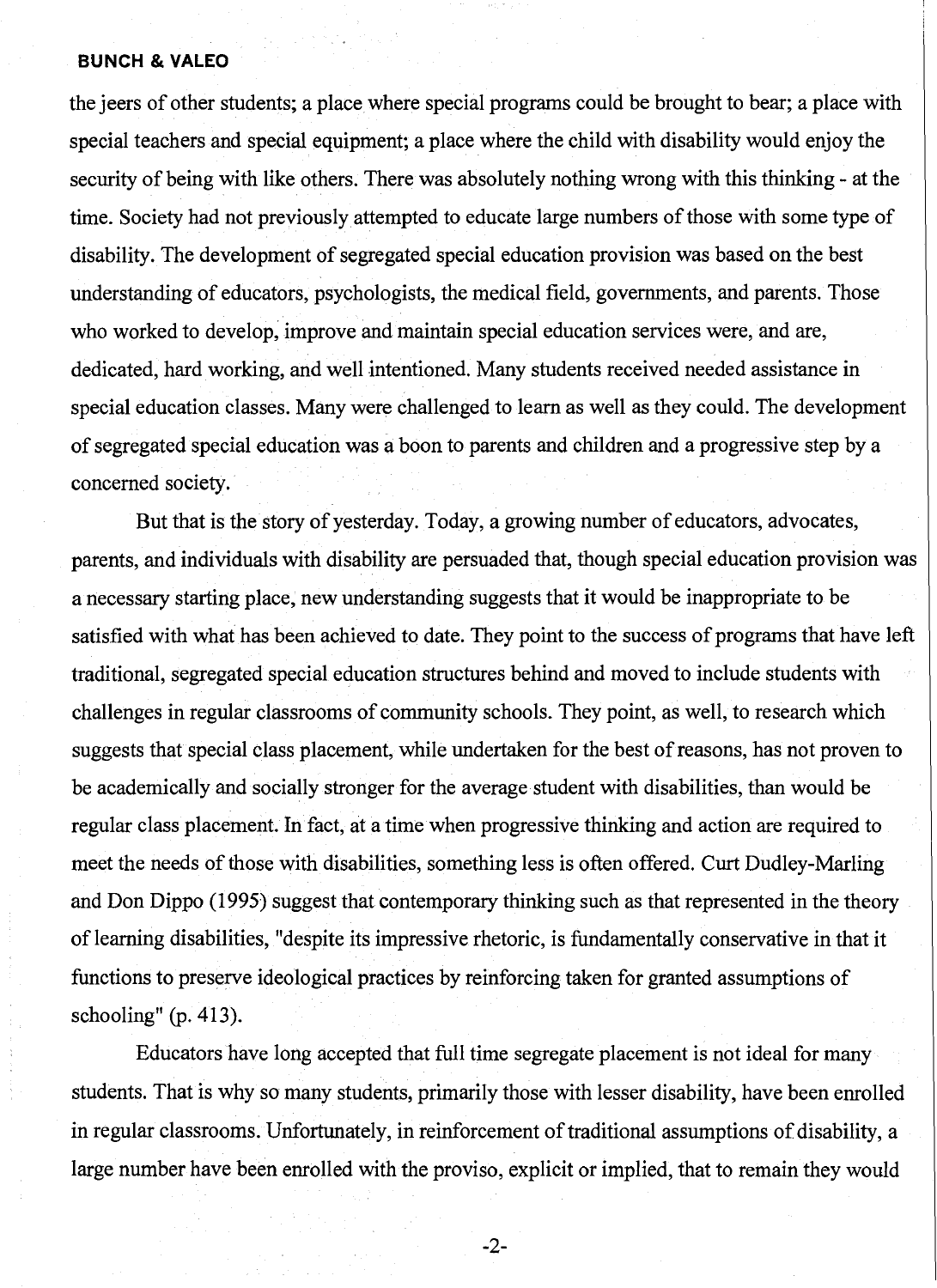#### **INCLUSION:RECENT RESEARCH**

have to keep pace with the other students in the classroom and that sufficient resources be available. They not true members of the classroom, but visitors always and visitors on condition of acceptable progress and sufficient resources, both as defined by the teacher. A significant number of other students attend regular classes for some subjects and are withdrawn to special classes for other subjects. They are also visitors to regular classrooms, but without even the appearance of conditional full time attendance. As noted, the right of all students to be in a regular classroom routinely is subject to the rights of teachers, and comes out in second place in that equation. Slee (1993) has suggested that determining right to placement in a regular classroom on the basis of "getting more resources is inadequate. Depicted in this way, the politics of integration becomes the politics of struggling to open the public purse wider to wrest more funds for the integration program" (p. 351). We interpret such barriers to regular classroom membership as adjustments leading to conditional full or part time participation in regular classes, and, as such, highly questionable. The idea of resources outweighing children and of individual teachers determining if a child is maintaining acceptable pace in learning is not one which is acceptable. Without argument, necessary resources should be available and teachers should always be evaluating progress, but resources and lockstep progress with other students are not the deciding considerations. Making them so demeans both teachers and students.

However, education is moving on. With today's knowledge supporting them many educators, parents, advocates, and individuals with disability believe that it is time for all children, regardless of degree of disability, to attend their community schoolsin classes with their neighbourhood peers. They cite research which indicates that regular class placement is equal to or superior to special class placement (i.e. Baker, Wang, and Walberg, 1994/95), and that regular students, too, benefit from experience in inclusive classrooms (i.e. Staub and Peck, 1994). They find comfort and motivation in studies, such as that by Hunt and Goetz (1997), which layout guidelines for inclusive practice: (a) parental involvement; (b) positive learning outcomes; (c) opportunities for friendships; (d) positive learning for regular students; (e) collaboration; (f) curricular modifications. There is a sufficient body of evidence out there for us to realize that inclusion is not a dismissible, theoretical construct. How can it be when so many teachers practice it every day and so many regular students and their peers with disabilities benefit from experience

-3-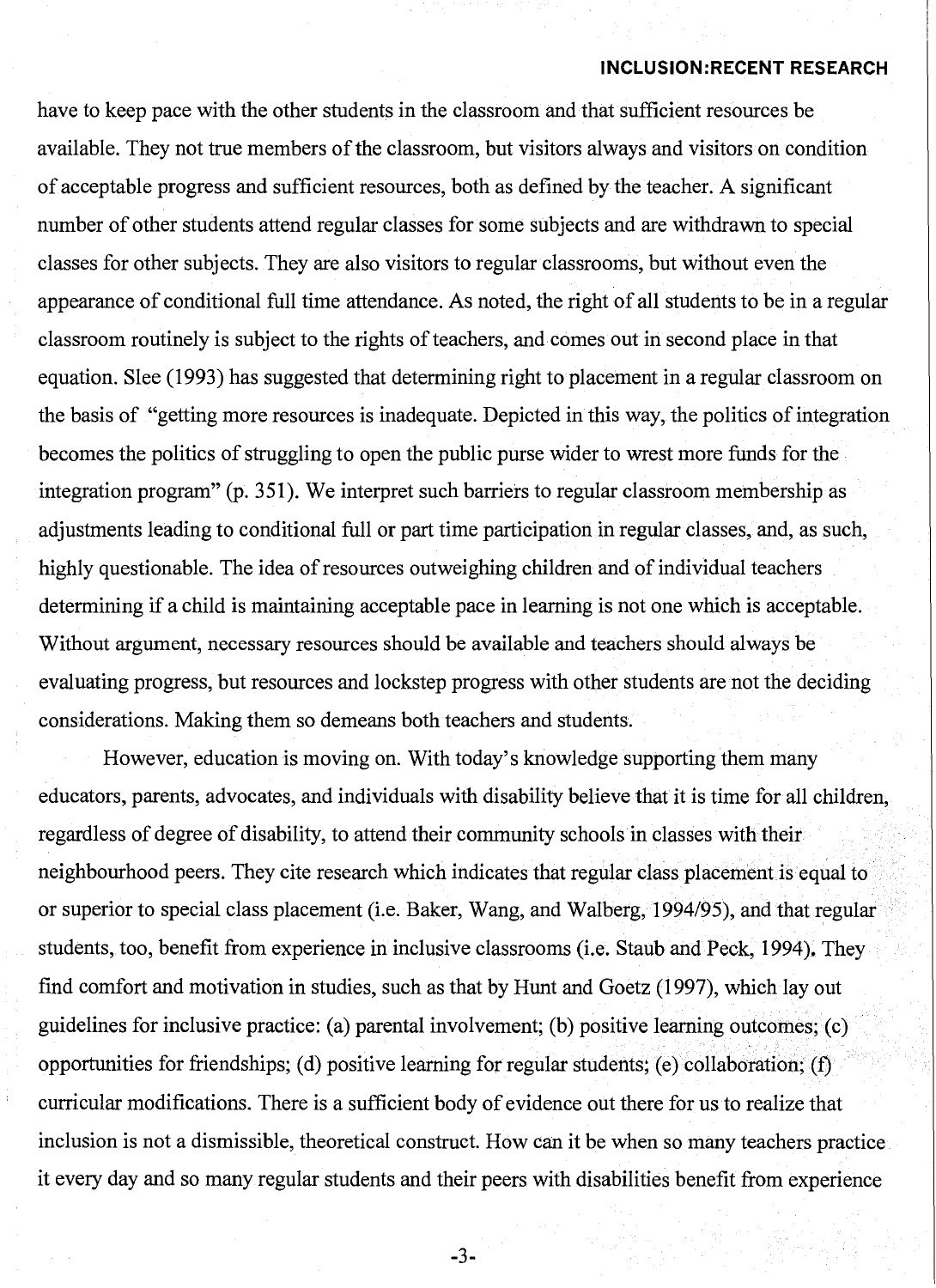#### **BUNCH & VALEO**

in diverse classrooms every day?

Conversely, others decry inclusion for both students with mild and severe disabilities as poor education. They believe that inclusion is an utopian ideal and that research does not prove its feasibility or value. They seem unaware that other utopian ideals, such as girls and women being fully accepted members of the educational community or people of differing colour and ethnicity being educated together, have come to pass and have proven their feasibility and value.

Enough of that type of discussion, though. We are not particularly interested in the conflict between those who support and those who deny inclusive education. Our own experience, experience which includes years spent in segregate and partially segregated settings ranging from residential schools to community schools, tells us that more students than ever imagined can be educated well in regular classrooms. Flexibility and creativity are necessary. The view of who can be recognized as a student must change and expand. Teachers must enter into collaborative relationships with colleagues, parents, and relevant others. The financial and personnel commitments made to special education situations must be renewed and follow students to the regular classrooms of community schools. Teacher preparation must prepare all teachers to work with all children. To us facts such as these are obvious and must be acted on to support inclusion, just as similar steps must be taken to support any educational reform. There is sufficient evidence of the power and potential of the inclusive approach to persuade us to devote our efforts to furthering it and to clarifying it for interested others.

One task the two of us recently undertook was to review the available literature for studies which lay out the benefits of the inclusive approach, studies which point to practice which, while generally supportive of inclusion, requires alteration in some instances to support inclusion well, and studies which focus on already supportive strategies. Our efforts resulted in this book.

To us acceptance or rejection of inclusive education for all students is primarily a matter of attitude. There is no longer any argument that the inclusive approach cannot work, that teachers cannot undertake it without unfair stress, that the education of other students will be harmed, or that included students will suffer wholesale rejection by their peers. Such arguments are disproved by the fact that teachers successfully practice inclusion in preschools, elementary schools, and high schools every day. We know that any significant educational reform will draw resistance

-4-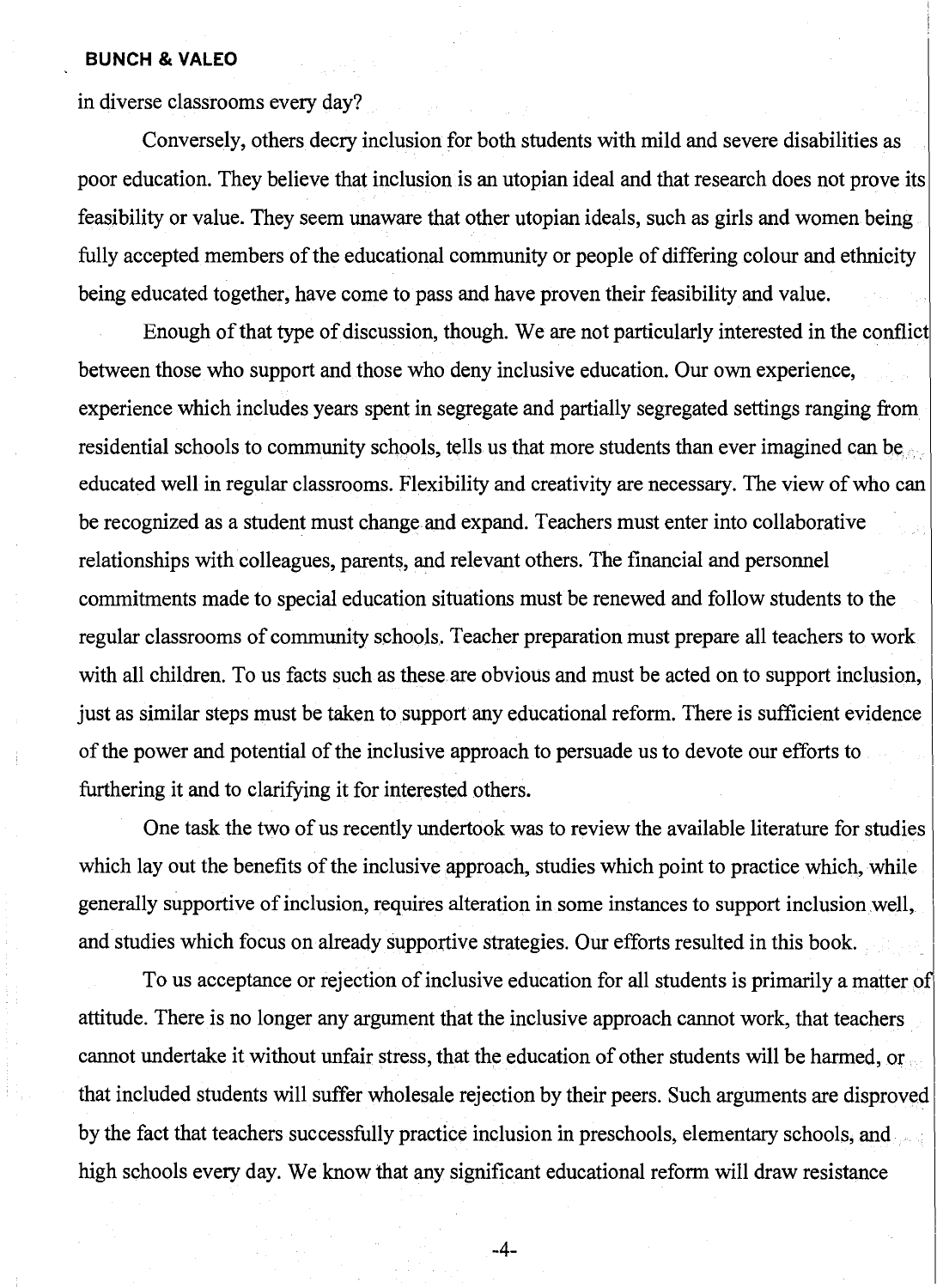#### **INCLUSION:RECENT RESEARCH**

from some or many educators due to fear that their working conditions will be affected, that the task is beyond their capacities, and due to the implied or direct challenge to the manner in which they have understood and practised their profession. Therefore, the first two sections of the book examine teacher attitudes, and the attitudes of other participants in the practice, toward inclusion. We believe that attitudes and their roots, whether negative or positive, must be understood for reasoned reform of what has been accepted as the only way to do things. Without knowing what teachers, parents of included students, parents of regular students, and the students themselves believe, efforts to move ahead and address concerns will be less fruitful than they should be. Teachers do have concerns about inclusive practice, but they also see many values in it. These values should be our guides in development of strategies to deal with these concerns.

Closely related to the attitudes of those involved in inclusion of students with challenging needs, is what actually happens in terms of student progress. Sections three and four examine social and academic achievement respectively. Represented in these sections, in addition to discussion of achievement, are supportive strategies, such as social skill programming and peer tutoring. Success in inclusion is not simply a matter of adding students with challenges to regular classrooms and waiting for the dust to settle. Careful planning and good teaching are as necessary in regular classrooms as they are in any situation where teachers work with students with diverse abilities.

The next section focusses on the behaviour of students who are included. Behaviour is an area of fundamental concern and may be the one which alerts teachers most. When we speak to individual teachers, groups of teachers, and future teachers, it is routine to discover that they believe almost all teachers will encounter students whose behaviour is dangerous and fundamentally disruptive. Our own experience tells us that this is not the case, though there are students whose needs can result in explosive behaviour. There are just not as many such children as teachers fear. But it is a fear. Therefore, we included discussions which suggest how to understand the behavioural problems some students have, and how to respond to them with skill and effect. Flexible solutions can be brought to almost any situation given positive attitude, knowledge of appropriate strategies, and collegial support.

One valuable response to behavioural needs is to enlist the assistance of a child care

-5-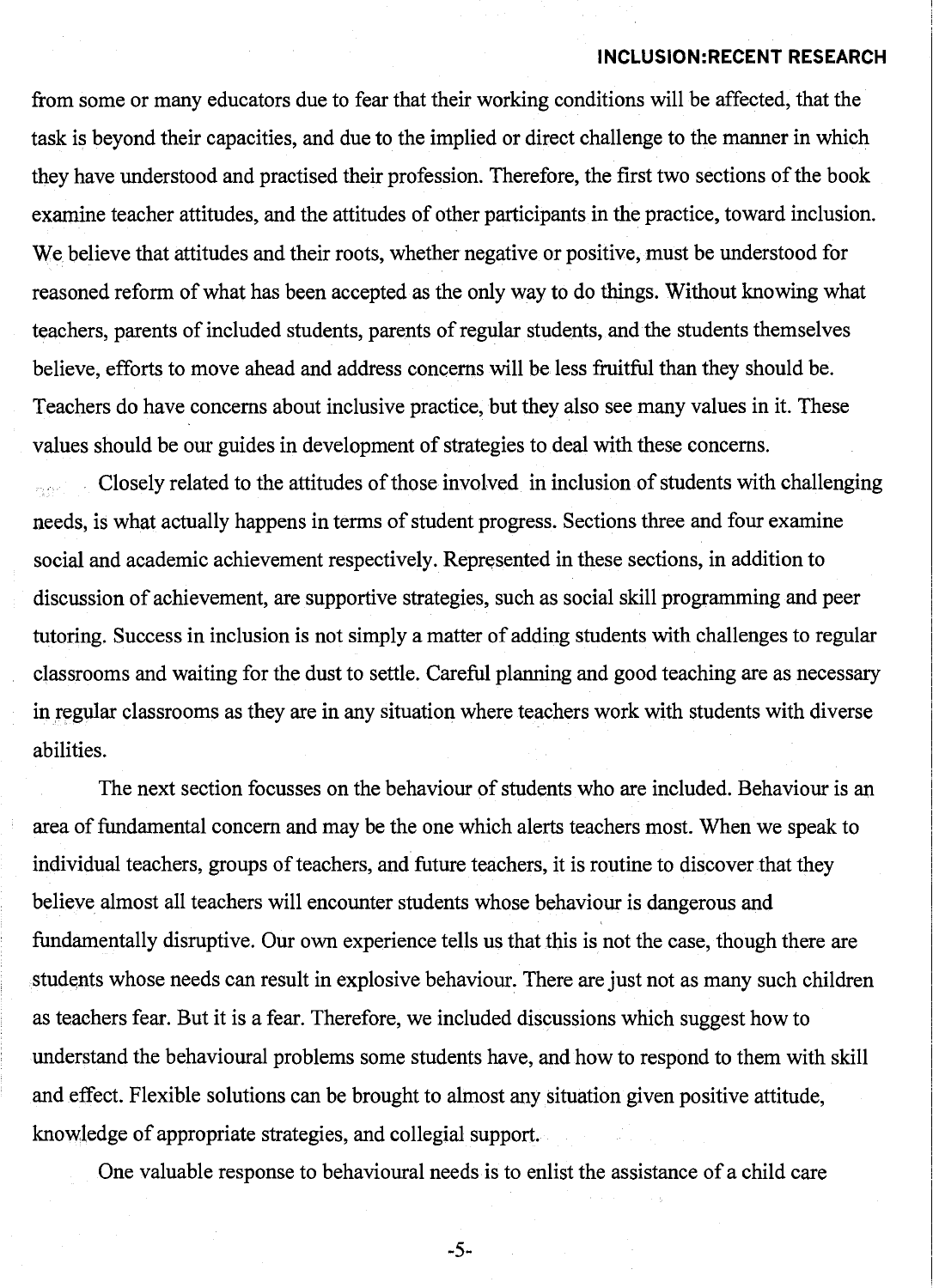#### **BUNCH & VALEO**

worker or educational assistant. Both of these paraprofessionals can work with the teacher to respond to behaviour in positive ways. We extended this point into a discussion of the paraprofessional in the next section. These staff members have become and, in our view, will remain a vital support for many students and teachers. Paraprofessionals are not teachers, and should not be expected to take on teacher responsibilities, but together the teacher and the paraprofessional can forge an effective team. The variety of needs that paraprofessionals can address is large, and though they are not needed for as many students as some believe, when they are in place and and well prepared, they can work wonders.

To us this kind of question, "What is the role of the paraprofessional in the classroom?", leads to larger considerations. After all, the paraprofessional is but one part of an overall plan. It is at the level of the overall plan, or model for instruction, that all the pieces become apparent and how they fit together becomes clearer. The model chosen to address any particular need is important. It is important in determining aspects such as whether a paraprofessional should be worked into the program, or whether peer tutors might meet the situation more effectively. Such strategies should be thought through before inclusion is attempted. The model for any educational reform is best approached with forethought. But forethought can be a luxury. Time is not always available. Events have a habit of simply happening and then you are left to develop your model for inclusion as you go along. The articles in this "models" section outline procedures for when time is available, but also chronicle what can happen when events overtake educators who have responsibility for the education of all students. Sometimes, it is possible to plan in advance. Sometimes you just have to do it.

Our final two sections turn to strategies which are common among those who practice inclusively, and which have support through research as well. Their use can be preplanned or they can be put in place as needs arise.

First we isolate collaboration as a major strategy. We do this because collaboration appears as a basic element of every model of inclusion with which we are familiar. It is a fundamental practice within this educational reform. Inclusion calls for teachers to work together in support of students with challenging needs, for parents to be involved in planning, for the input of related professionals, and, very definitely, the cooperation of the regular students in the

-6-